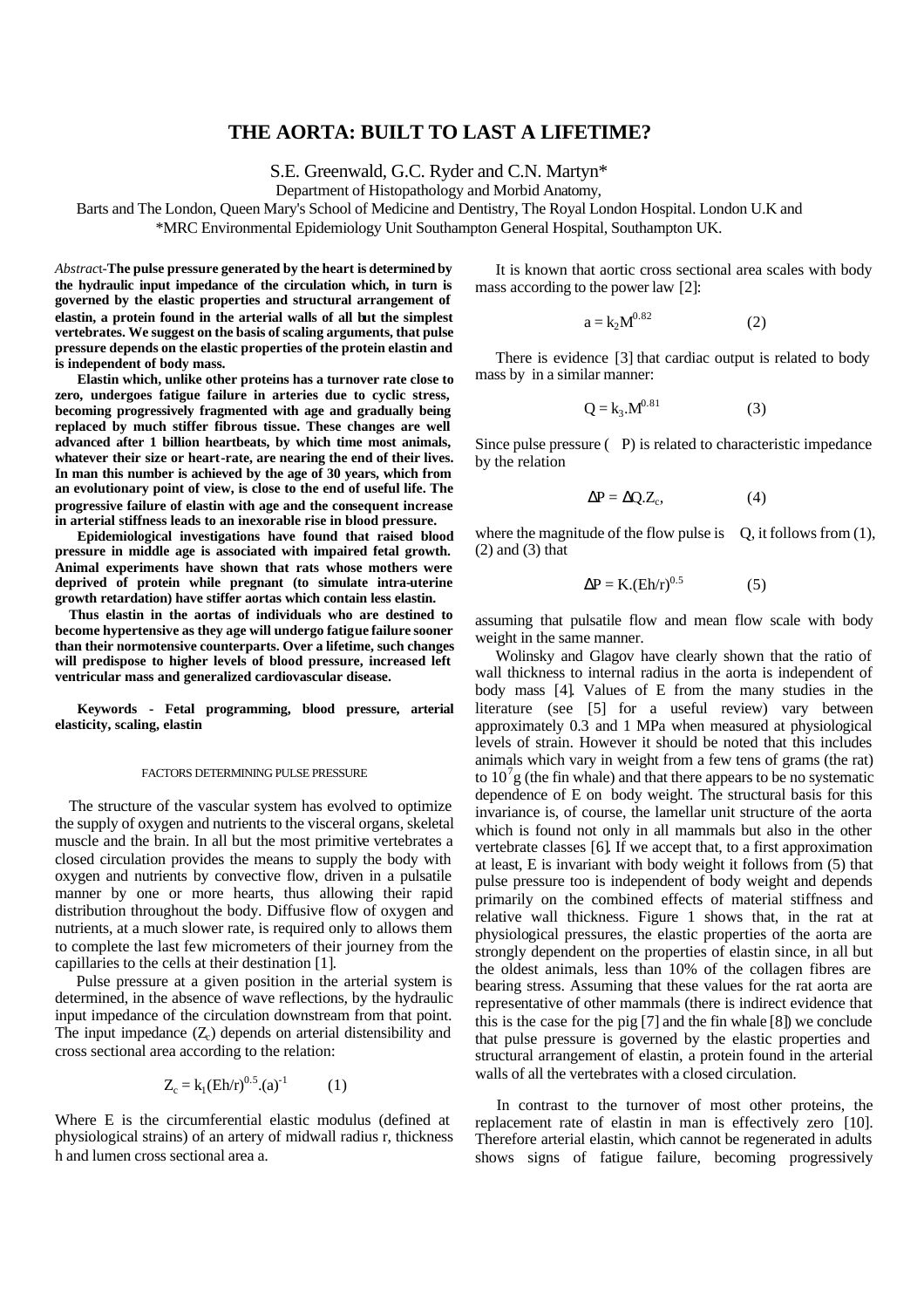| <b>Report Documentation Page</b>                                                                                                                                                                                                                  |                           |  |                                                    |  |  |  |
|---------------------------------------------------------------------------------------------------------------------------------------------------------------------------------------------------------------------------------------------------|---------------------------|--|----------------------------------------------------|--|--|--|
| <b>Report Date</b><br>25OCT2001                                                                                                                                                                                                                   | <b>Report Type</b><br>N/A |  | Dates Covered (from to)                            |  |  |  |
| <b>Title and Subtitle</b><br>The Aorta: Build to Last a Lifetime?                                                                                                                                                                                 |                           |  | <b>Contract Number</b>                             |  |  |  |
|                                                                                                                                                                                                                                                   |                           |  | <b>Grant Number</b>                                |  |  |  |
|                                                                                                                                                                                                                                                   |                           |  | <b>Program Element Number</b>                      |  |  |  |
| Author(s)                                                                                                                                                                                                                                         |                           |  | <b>Project Number</b>                              |  |  |  |
|                                                                                                                                                                                                                                                   |                           |  | <b>Task Number</b>                                 |  |  |  |
|                                                                                                                                                                                                                                                   |                           |  | <b>Work Unit Number</b>                            |  |  |  |
| Performing Organization Name(s) and Address(es)<br>Department of Histopathology and Morbid Anatomy, Barts and<br>The London, Queen Mary's School of Medicine and Dentistry,<br>The Royal London Hospital. London U.K                              |                           |  | <b>Performing Organization Report Number</b>       |  |  |  |
| <b>Sponsoring/Monitoring Agency Name(s) and Address(es)</b><br>US Army Research, Development & Standardization Group<br>(UK) PSC 802 Box 15 FPO AE 09499-1500                                                                                     |                           |  | <b>Sponsor/Monitor's Acronym(s)</b>                |  |  |  |
|                                                                                                                                                                                                                                                   |                           |  | <b>Sponsor/Monitor's Report Number(s)</b>          |  |  |  |
| <b>Distribution/Availability Statement</b><br>Approved for public release, distribution unlimited                                                                                                                                                 |                           |  |                                                    |  |  |  |
| <b>Supplementary Notes</b><br>Papers from the 23rd Annual International Conference of the IEEE Engineering in Medicine and Biology Society,<br>October 25-28, 2001, held in Istanbul, Turkey. See also ADM001351 for entire conference on cd-rom. |                           |  |                                                    |  |  |  |
| <b>Abstract</b>                                                                                                                                                                                                                                   |                           |  |                                                    |  |  |  |
| <b>Subject Terms</b>                                                                                                                                                                                                                              |                           |  |                                                    |  |  |  |
| <b>Report Classification</b><br>unclassified                                                                                                                                                                                                      |                           |  | <b>Classification of this page</b><br>unclassified |  |  |  |
| <b>Classification of Abstract</b><br>unclassified                                                                                                                                                                                                 |                           |  | <b>Limitation of Abstract</b><br>UU                |  |  |  |
| <b>Number of Pages</b><br>$\overline{4}$                                                                                                                                                                                                          |                           |  |                                                    |  |  |  |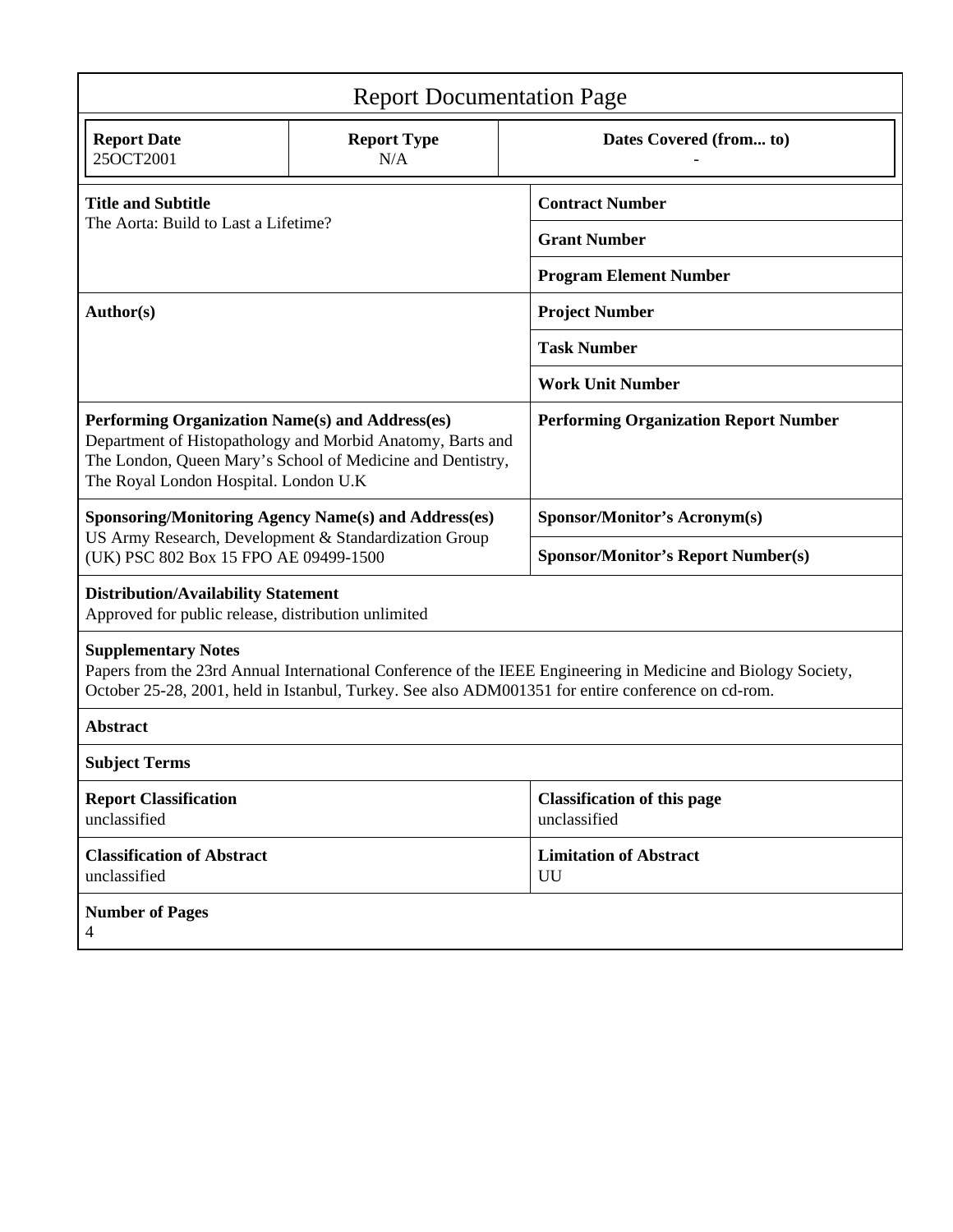

Age [weeks]

Fig. 1, upper panel. The effect of pressure on the fraction of collagen fibres bearing stress in the aorta of rats aged between 4 and 104 weeks. Lower panel, fraction of collagen fibres bearing stress at the systolic blood pressure of each age group. (Data from [9])

fragmented with age and gradually being replaced by much stiffer fibrous tissue [11, 12]. In most mammals, whatever their size or heart rate, the fragmentation is well advanced after 1 billion heartbeats, by which time they are nearing the end of their lives. In man this number is achieved by the age of 30 years, which from an evolutionary point of view, is close to the end of useful life, although for reasons which are not fully understood, human life-span is more than double this number.

To our knowledge there are no reports in the literature concerning the fatigue properties of elastin. Recent (unpublished) data from our laboratory shows that over a limited range of strains the number of cycles to failure of elastin from the nuchal ligament of the sheep (a tissue that contains approximately 80% elastin) is approximately 5 times greater than a typical natural rubber, (fig. 2), although it appears that the shape of relationship is similar, at least over the range of strains so far examined.

The increase in stiffness due to the replacement of elastin by collagen leads, as shown by (5) above, to an inexorable rise in pulse pressure with age, which in turn results in increased load on the heart and impaired cardiac function. The increased pulse pressure is amplified as the pulse propagates towards peripheral muscular arteries contributing to their hypertrophy and a consequent increase in their response to vasoconstrictors and reduction in lumen at normal values of resting smooth muscle tone. This causes mean pressure to rise which in turn results in a further decrease in the compliance of the conduit arteries due to their elastic non-linearity. Thus a positive feedback loop is established which tends to maintain increased mean and pulse pressure. It should be emphasized that these mechanical factors act in concert with metabolic blood pressure control systems such as the renin-angiotensin system.



Fig. 2. The relationship between maximum strain and number of cycles to failure for a typical rubber (solid line, redrawn from [13]) and ovine nuchal ligament (points, unpublished data).

If we accept the proposition that the increases in mean and pulse pressure with age are an inevitable consequence of the fatigue failure of elastin which spares no one, the question arises: why do some people have higher blood pressure than others?

#### FETAL PROGRAMMING OF CARDIOVASCULAR DISEASE

There is now extensive epidemiological evidence that coronary heart disease [14], stroke [15], hypertension [16] and atherosclerosis [17], are associated with impaired growth and development during fetal life and infancy. It has been suggested that these diseases may be consequences of 'programming', whereby a stimulus or insult at a critical period of early life, often when rates of growth are maximal, leads to irreversible changes in structure and function of target organs [18]. The evidence linking impaired growth in fetal life with raised adult blood pressure is particularly strong [19], although little is known about the mechanisms that underlie this epidemiological association.

As a possible explanation for the association between fetal growth retardation and hypertension in adulthood, we have proposed that in fetuses whose growth is retarded, there is a reduction in the synthesis of elastin during the development of the conduit arteries which leads to permanent changes in their mechanical properties [20]. We suppose that the initiating event is a reduction in the rate of elastin synthesis at a time before birth when the rate is normally maximal [21]. As a result of this deficiency in elastin, the large arteries will be stiffer than normal. Decreased conduit artery compliance leads to increased pulse pressure thus imposing a greater than normal load on the left ventricle, resulting in left ventricular hypertrophy, impaired coronary arterial perfusion, hypertrophy of the arterial wall, increased peripheral resistance and a consequent increase in mean blood pressure as well. Once established, the elastin deficiency cannot be corrected due, as mentioned above, to the extremely low turnover of this protein and also, to the tendency for vascular smooth muscle preferentially to synthesize collagen when abnormally stretched [22].

Once the conduit arteries start to become stiffer their characteristic impedance and hence the pulse pressure for a given mean pressure will increase. Indeed there is evidence from studies in the rat that pulse pressure alone may be a determinant of vascular structure [23]. Increased pulse pressure will result in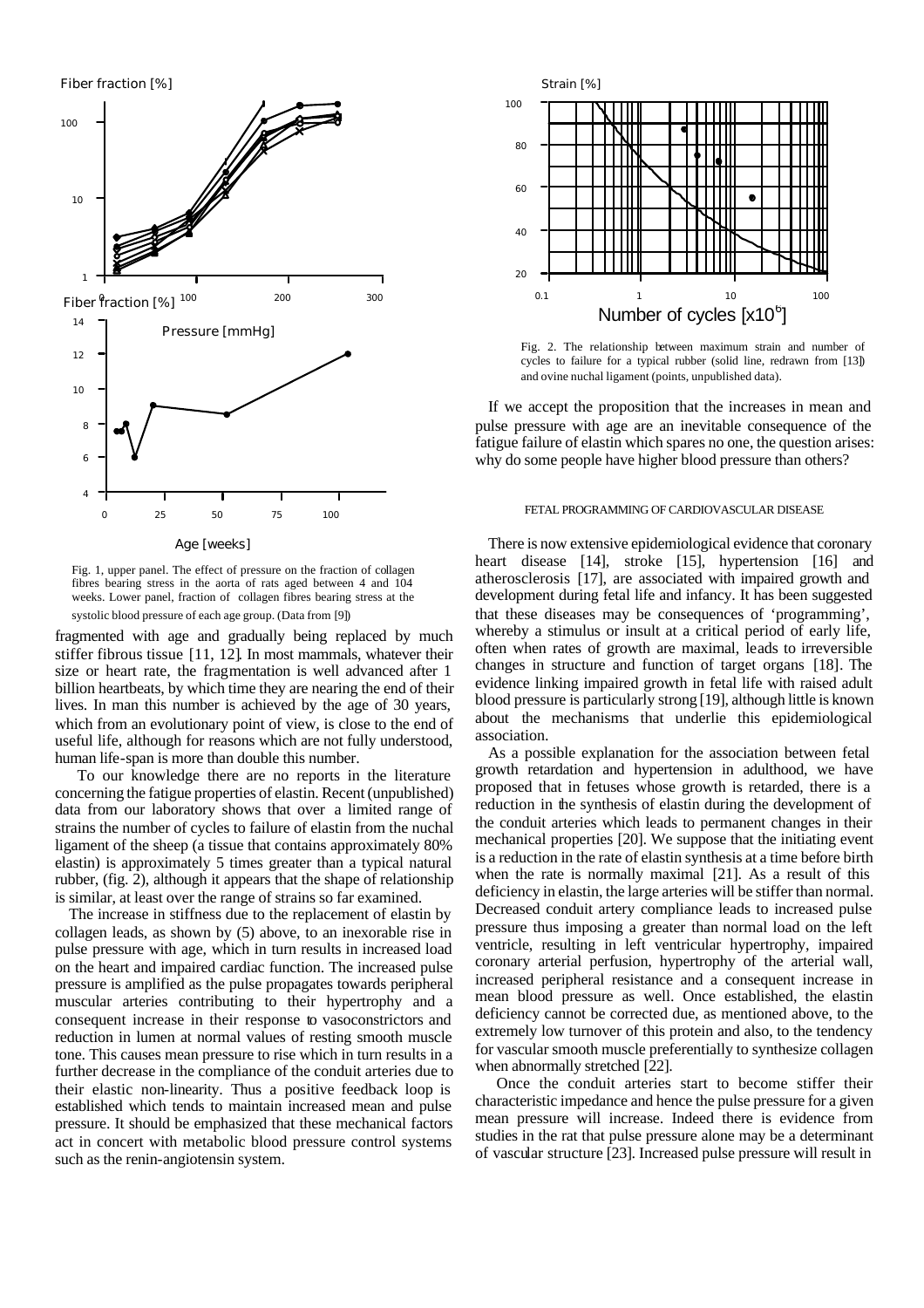increased circumferential stretch and a tendency to synthesize more collagen as well as in a generalized hypertrophy of the vessel wall, which causes a further increase in stiffness. To some extent the process will be self limiting since, as the wall becomes stiffer, the stretch due to a given pressure will be reduced. Nevertheless a positive feedback loop is again established which tends to maintain a high pressure following its initiation by the body's limited ability to synthesize elastin. Over time, the gradual fragmentation and loss of elastin that accompanies aging (see above) and its replacement with collagen will tend further to amplify the increase in blood pressure.

### EXPERIMENTAL EVIDENCE FOR THE PROPOSED MECHANISM

In a previous study of arterial dimensions post mortem static elasticity and scleroprotein content on rats aged 4 weeks whose mothers had been given a low protein diet (9%) [24] while pregnant (to simulate intra uterine growth retardation in man) we found, as others had previously, that systolic blood pressure in the caudal artery was significantly greater than that of control animals whose mothers had been fed an isocaloric diet containing 18% protein. In spite of normal body weight and aortic lumen diameter, medial cross sectional area was significantly reduced and material stiffness (circumferential incremental elastic modulus) were increased, while elastin content relative to dry weight was decreased. These observation were consistent with the hypothesis that growth retardation in utero results in stiffer aortas containing less elastin and that, as a consequence, pulse pressure and cardiac load are increased.

We have now extended these measurements to pubescent and young adult animals and briefly report the results of a comparison between the three age groups.

In summary we observed the following: (see table I for details)

- The weights at death of the 4 and 8 week animals did not differ significantly from their control counterparts although at birth the LP animals in all three age groups were significantly lighter. Thus in the two younger LP groups there were signs of 'catch up growth'. By the age of 12 weeks however, the LP animals were significantly lighter than controls, suggesting growth impairment in the longer term.
- In spite of evidence of hypertension (raised systolic blood pressure in the 4 week animals and left ventricular hypertrophy in the older groups (BP not measured), all LP groups had significantly reduced medial area when compared to controls. This observation was surprising because, in other models of experimentally induced or spontaneously occurring hypertension, the aortic media invariably becomes hypertrophied. However the LP animals do not appear to respond in this way.
- Material stiffness measured at a circumferential strain of 30% (incremental elastic modulus) was significantly increased in the 4 and 12 week LP animals but not in the 8 week group. There were no significant differences in functional stiffness (Peterson Modulus) between the control and LP groups at any age.

Elastin content relative to the dry weight of the vessel was significantly increased in the 4 and 12 week LP animals but not in the 8 week group. Diet had no significant effect on collagen content.

#### TABLE 1.

Mean values ( $\pm$  SEM) of animal weights, aortic dimensions and static elastic modulus. For low protein (LP) and control animals killed at the ages of 4, 8 and 12 weeks. There were between 8 and 11 animals in each age and treatment group.

| Variable                                                       | Age (week) | IΡ              | Control         | P('t' test) |
|----------------------------------------------------------------|------------|-----------------|-----------------|-------------|
| Body weight<br>at death $(g)$                                  | 4          | $118 + 4$       | $99 + 7$        | NS.         |
|                                                                | 8          | $228 + 13.3$    | $223 + 4.25$    | NS          |
|                                                                | 12         | $462 + 10$      | $557. \pm 13.3$ | <0.05       |
| Medial cross -                                                 | 4          | $0.40 \pm 0.01$ | $0.42 + 0.01$   | <0.05       |
| sectional area<br>$\text{[mm}^2$                               | 8          | $0.55 + 0.03$   | $0.77 + 0.05$   | $0.01$      |
|                                                                | 12         | $1.49 + 0.12$   | $1.77 + 0.12$   | $0.01$      |
| Peterson<br>modulus<br>$[Nm^2x 10^4]$                          | 4          | $7.37 + 0.46$   | $7.34 + 0.56$   | <b>NS</b>   |
|                                                                | 8          | $6.04 \pm 0.46$ | $7.74 \pm 0.56$ | NS          |
|                                                                | 12         | $7.48 \pm 0.43$ | $6.67 \pm 0.33$ | NS          |
| Incremental<br>modulus<br>[Nm <sup>2</sup> x 10 <sup>5</sup> ] | 4          | $8.86 \pm 1.36$ | $6.71 + 0.99$   | <0.05       |
|                                                                | 8          | $4.63 \pm 0.57$ | $4.97 \pm 0.99$ | <b>NS</b>   |
|                                                                | 12         | $4.50 + 0.45$   | $3.42 + 0.53$   | <0.05       |
| Medial elastin<br>[%]                                          | 4          | $46.8 + 2.78$   | $57.2 + 3.72$   | < 0.01      |
|                                                                | 8          | $61.8 + 1.05$   | $63.2 + 0.77$   | NS.         |
|                                                                | 12         | $60.0 \pm 1.21$ | $64.4 \pm 0.75$ | <0.05       |
| Medial<br>collagen [%]                                         | 4          | $15.4 + 1.11$   | $17.0 \pm 1.53$ | <b>NS</b>   |
|                                                                | 8          | $22.6 \pm 1.23$ | $25.4 \pm 2.13$ | NS          |
|                                                                | 12         | $25.2 + 1.23$   | $27.4 \pm 1.00$ | NS          |

#### **CONCLUSIONS**

The evidence presented here suggests that the structure and elasticity of conduit arteries in pre-pubertal and young adult rats is strongly affected by maternal diet in early life. These changes are consistent with the hypothesis that elastin, by determining arterial stiffness and therefore the relationship between pulse pressure and flow, provides at least in part, an explanation for the link between in utero growth retardation and hypertension. We are not yet able to explain the anomalous results of the 8 week age group. We speculate that they may be due to metabolic and structural changes associated with puberty.

It has been shown that elastin synthesis in the mouse occurs only while the aorta is growing and that it is effectively complete by the age of 4 weeks [25, 26]. Any change in its rate of synthesis during this critical period is therefore likely to have a lasting effect. It remains to be seen if the rate of elastin synthesis is reduced in animal models of growth retardation and if the observed reduction in aortic elastin content in our rat model is a cause or a consequence of the associated hypertension.

Although after a lifetime of cyclic stress the aorta shows clear signs of degeneration it is clear that, in individuals who were well nourished in early life, the heart is able to maintain an adequate output in spite of a steady increase in its load.

If, as now seems possible, there is a connection between reduced elastin synthesis in utero and essential hypertension in adulthood, this may provide the basis for a new approach to the treatment and prevention of one of the major causes of morbidity and mortality in the developed world.